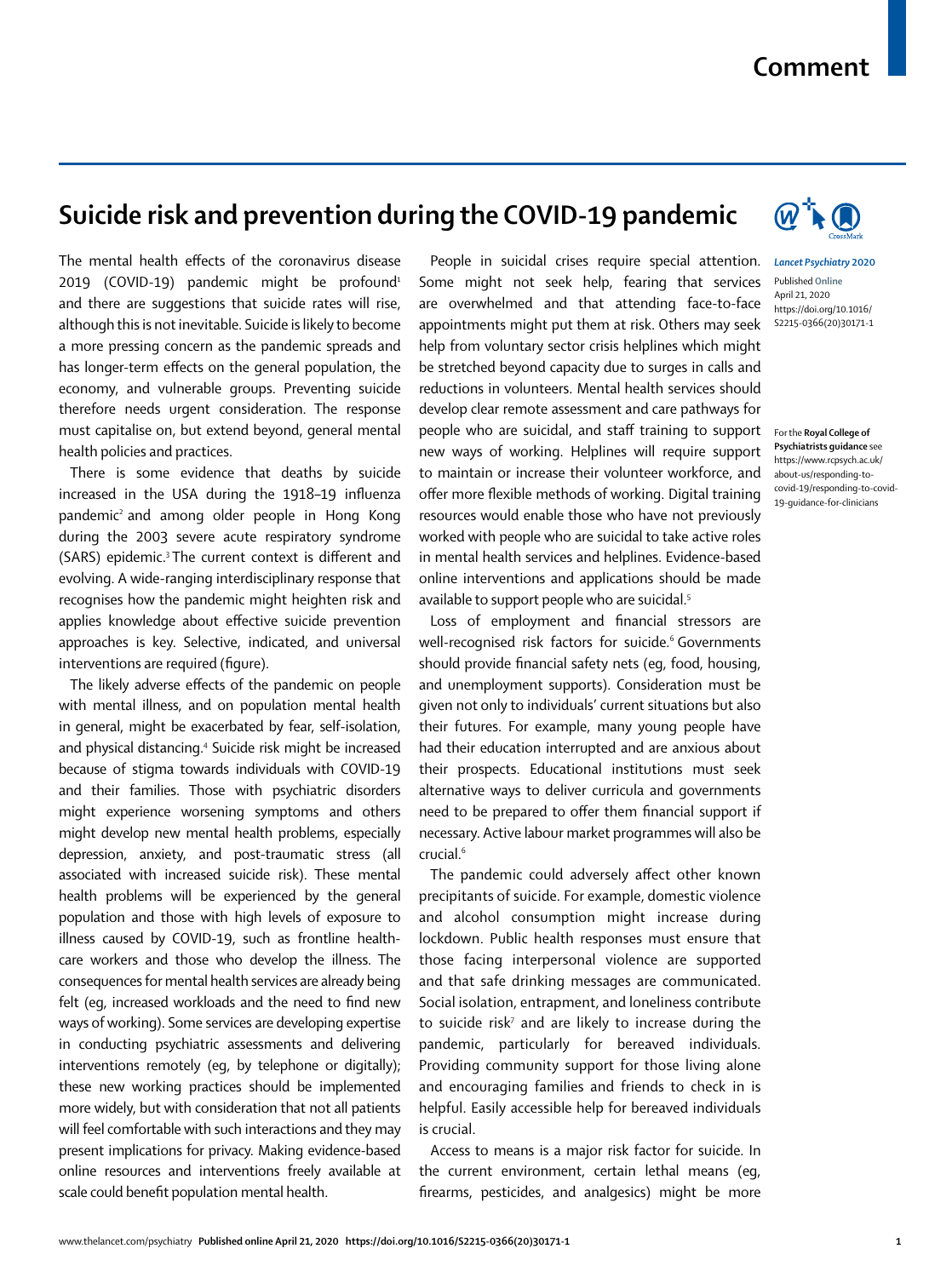

COVID-19=coronavirus disease 2019.

readily available, stockpiled in homes. Retailers selling such products should be especially vigilant when dealing with distressed individuals. Governments and nongovernmental organisations should consider temporary sales restrictions and deliver carefully framed messages about reducing access to commonly used and highly lethal suicide means.

Irresponsible media reporting of suicide can lead to spikes in suicides.<sup>8</sup> Repeated exposure to stories about the crisis can increase fear<sup>9</sup> and heighten suicide risk. Media professionals should ensure that reporting follows existing<sup>10</sup> and COVID-19-specific quidelines.

For **COVID-19-specific guidelines on reporting on suicide** see [https://www.iasp.](https://www.iasp.info/pdf/2020_briefing_statement_ABversion_reporting_on_suicide_during_covid19.pdf) [info/pdf/2020\\_briefing\\_](https://www.iasp.info/pdf/2020_briefing_statement_ABversion_reporting_on_suicide_during_covid19.pdf) [statement\\_ABversion\\_](https://www.iasp.info/pdf/2020_briefing_statement_ABversion_reporting_on_suicide_during_covid19.pdf) [reporting\\_on\\_suicide\\_during\\_](https://www.iasp.info/pdf/2020_briefing_statement_ABversion_reporting_on_suicide_during_covid19.pdf) [covid19.pdf](https://www.iasp.info/pdf/2020_briefing_statement_ABversion_reporting_on_suicide_during_covid19.pdf)

Comprehensive responses should be informed by enhanced surveillance of COVID-19-related risk factors contributing to suicidal behaviours. Some suicide and self-harm registers are now collecting data on COVID-19-related stressors contributing to the episode; summaries of these data will facilitate timely public health responses. Repeat representative cross-sectional and longitudinal surveys will help identify increases in population-level risk, as might anonymised real-time data on caller concerns from helplines. Monitoring demands and capacity of mental health-care providers over the coming months is also essential to ensure resources are directed to those parts of the system under greatest pressure. These efforts need to be appropriately resourced and coordinated.

The suicide-related consequences of the pandemic might vary depending on countries' public health control measures, sociocultural and demographic